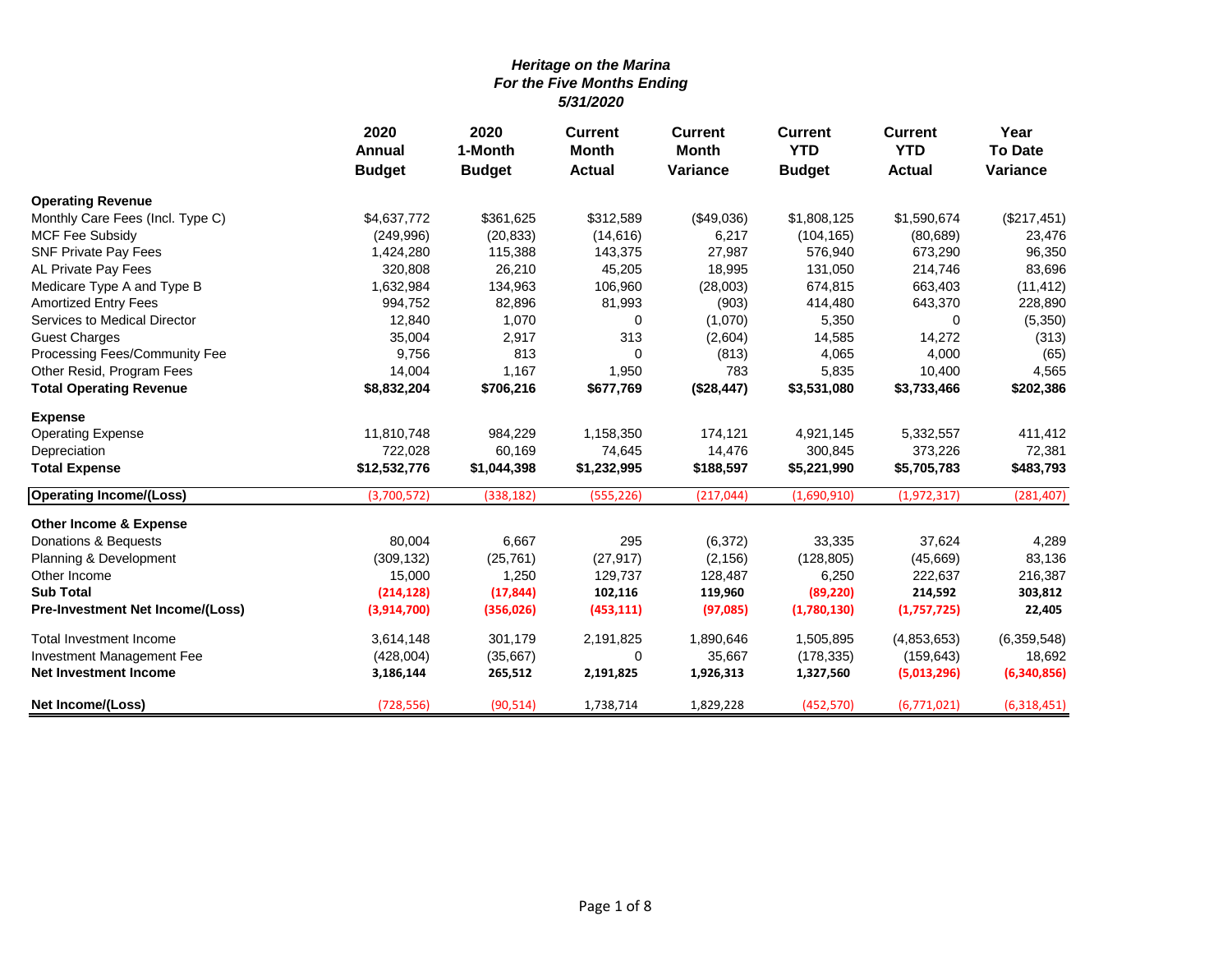|                                   | 2020<br>Annual | 2020<br>1-Month | <b>Current</b><br><b>Month</b> | Current<br>Month | <b>Current</b><br><b>YTD</b> | <b>Current</b><br><b>YTD</b> | Year<br><b>To Date</b> |
|-----------------------------------|----------------|-----------------|--------------------------------|------------------|------------------------------|------------------------------|------------------------|
|                                   | <b>Budget</b>  | <b>Budget</b>   | <b>Actual</b>                  | <b>Variance</b>  | <b>Budget</b>                | <b>Actual</b>                | <b>Variance</b>        |
| <b>Summary by Department</b>      |                |                 |                                |                  |                              |                              |                        |
| <b>Health Center</b>              | 3,181,512      | 265,126         | 376,128                        | (111,002)        | 1,325,630                    | 1,574,437                    | (248, 807)             |
| <b>Food Service</b>               | 2,586,720      | 215,560         | 245,469                        | (29,909)         | 1,077,800                    | 1,167,125                    | (89, 325)              |
| Administration                    | 1,926,780      | 160,565         | 173,078                        | (12, 513)        | 802,825                      | 911,277                      | (108, 452)             |
| Maintenance & Security            | 931,284        | 77,607          | 85,662                         | (8,055)          | 388,035                      | 377,869                      | 10,166                 |
| <b>General Expense</b>            | 835,128        | 69,594          | 76,802                         | (7,208)          | 347,970                      | 332,257                      | 15,713                 |
| Housekeeping                      | 679,284        | 56,607          | 55,317                         | 1,290            | 283,035                      | 276,527                      | 6,508                  |
| Activities/Wellness               | 563,868        | 46,989          | 41,460                         | 5,529            | 234,945                      | 196,122                      | 38,823                 |
| Other Nursing and Medical Related | 828,108        | 69,009          | 71,487                         | (2,478)          | 345,045                      | 308,890                      | 36,155                 |
| Medicare                          | 278,064        | 23,172          | 32,948                         | (9,776)          | 115,860                      | 188,052                      | (72, 192)              |
| Total                             | 11,810,748     | 984,229         | 1,158,350                      | (174, 121)       | 4,921,145                    | 5,332,557                    | (411, 412)             |
| <b>Grand Total</b>                | 11,810,748     | 984,229         | 1,158,350                      | (174, 121)       | 4,921,145                    | 5,332,557                    | (411, 412)             |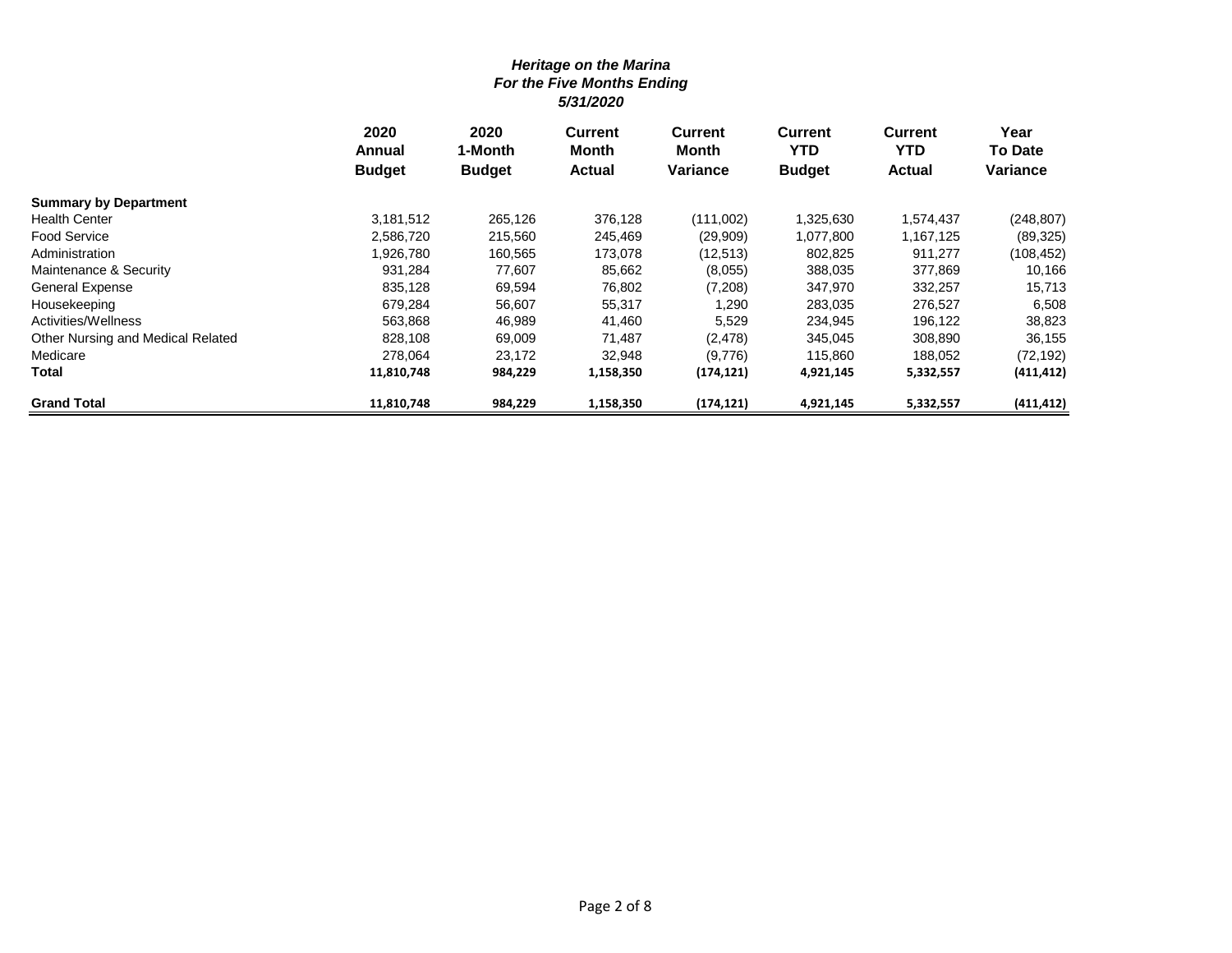|                                       | 2020          | 2020          | <b>Current</b> | <b>Current</b> | <b>Current</b> | <b>Current</b> | Year           |
|---------------------------------------|---------------|---------------|----------------|----------------|----------------|----------------|----------------|
|                                       | Annual        | 1-Month       | <b>Month</b>   | <b>Month</b>   | <b>YTD</b>     | <b>YTD</b>     | <b>To Date</b> |
|                                       | <b>Budget</b> | <b>Budget</b> | <b>Actual</b>  | Variance       | <b>Budget</b>  | <b>Actual</b>  | Variance       |
| <b>Summary by Expense</b>             |               |               |                |                |                |                |                |
| Wages & Salaries                      | 5,278,512     | 439,876       | 450,623        | (10, 747)      | 2,199,380      | 2,187,580      | 11,800         |
| <b>Employee Benefits</b>              | 1,359,660     | 113,305       | 116,773        | (3,468)        | 566,525        | 562,005        | 4,520          |
| Workers Comp Insurance                | 269,904       | 22,492        | 21,999         | 493            | 112,460        | 97,970         | 14,490         |
| Unemployment                          | 14,004        | 1,167         | 0              | 1,167          | 5,835          | 1,214          | 4,621          |
| Vacations & Holidays                  | 432,336       | 36,028        | 23,801         | 12,227         | 180,140        | 180,569        | (429)          |
| Food                                  | 515,004       | 42,917        | 43,825         | (908)          | 214,585        | 212,175        | 2,410          |
| Food-Wine & Beer                      | 24,996        | 2,083         | 2,213          | (130)          | 10,415         | 11,709         | (1, 294)       |
| <b>Utilities</b>                      | 579,276       | 48,273        | 57,548         | (9,275)        | 241,365        | 245,155        | (3,790)        |
| <b>Professional Fees</b>              | 175,812       | 14,651        | 23,058         | (8, 407)       | 73,255         | 79,861         | (6,606)        |
| <b>Security Services</b>              | 195,492       | 16,291        | 16,078         | 213            | 81,455         | 78,731         | 2,724          |
| Insurance                             | 197,844       | 16,487        | 16,015         | 472            | 82,435         | 80,074         | 2,361          |
| Contract, Grounds Maintenance         | 153,564       | 12,797        | 17,764         | (4,967)        | 63,985         | 57,979         | 6,006          |
| Cleaning Supp & Paper Products        | 180,312       | 15,026        | 7,452          | 7,574          | 75,130         | 66,836         | 8,294          |
| Equipment & Long term Maintenance     | 181,356       | 15,113        | 12,555         | 2,558          | 75,565         | 88,911         | (13, 346)      |
| Hsehld, Equip, & Carpet Replacement   | 38,808        | 3,234         | 2,038          | 1,196          | 16,170         | 20,051         | (3,881)        |
| Maintenance Expendable Supplies       | 2,508         | 209           | 4,040          | (3,831)        | 1,045          | 10,335         | (9,290)        |
| <b>Outside Services</b>               | 1,417,248     | 118,104       | 141,975        | (23, 871)      | 590,520        | 712,525        | (122,005)      |
| <b>Accounting Fees</b>                | 66,648        | 5,554         | 5,710          | (156)          | 27,770         | 63,974         | (36, 204)      |
| <b>Legal Fees</b>                     | 60,000        | 5,000         | 7,804          | (2,804)        | 25,000         | 31,007         | (6,007)        |
| Activities, Chapel, Arts, O&A, Gorman | 82,260        | 6,855         | 1,499          | 5,357          | 34,275         | 18,410         | 15,865         |
| Marketing                             | 75,000        | 6,250         | 5,751          | 499            | 31,250         | 42,677         | (11, 427)      |
| Development                           | 15,000        | 1,250         | 0              | 1,250          | 6,250          | 11,021         | (4, 771)       |
| IL/AL Medical Fees & Services         | 80,724        | 6,727         | 2,226          | 4,501          | 33,635         | 22,896         | 10,739         |
| <b>Medical Supplies</b>               | 136,896       | 11,408        | 4,912          | 6,496          | 57,040         | 47,278         | 9,762          |
| <b>Association Dues</b>               | 15,768        | 1,314         | 2,425          | (1, 111)       | 6,570          | 9,978          | (3, 408)       |
| Licenses, taxes, fees                 | 54,528        | 4,544         | 2,483          | 2,061          | 22,720         | 51,378         | (28, 658)      |
| Communications                        | 28,392        | 2,366         | 1,081          | 1,285          | 11,830         | 9,801          | 2,029          |
| Office Supplies/Computers/IT          | 103,608       | 8,634         | 7,225          | 1,409          | 43,170         | 28,052         | 15,118         |
| <b>Board Expense</b>                  | 5,004         | 417           | 206            | 211            | 2,085          | 7,521          | (5, 436)       |
| <b>Holiday Party</b>                  | 21,000        | 1,750         | $\mathbf 0$    | 1,750          | 8,750          | 0              | 8,750          |
| Continuing Education/In-Service       | 9,372         | 781           | $\mathbf 0$    | 781            | 3,905          | 1,365          | 2,540          |
| Conference & Travel                   | 42,816        | 3,568         | 52             | 3,516          | 17,840         | 4,805          | 13,035         |
| Van Expense                           | 11,340        | 945           | 431            | 514            | 4,725          | 6,936          | (2, 211)       |
| COVID-19 Related                      | $\mathbf 0$   | 0             | 158,452        | (158, 452)     | 0              | 281,687        | (281, 687)     |
| Miscellaneous                         | 11,196        | 933           | 338            | 595            | 4,665          | 4,369          | 296            |
| Less Transfer for Arts, O&A Programs  | (25, 440)     | (2, 120)      | 0              | (2, 120)       | (10,600)       | (4,278)        | (6, 322)       |
| <b>Total</b>                          | 11,810,748    | 984,229       | 1,158,350      | (174, 121)     | 4,921,145      | 5,332,557      | (411, 412)     |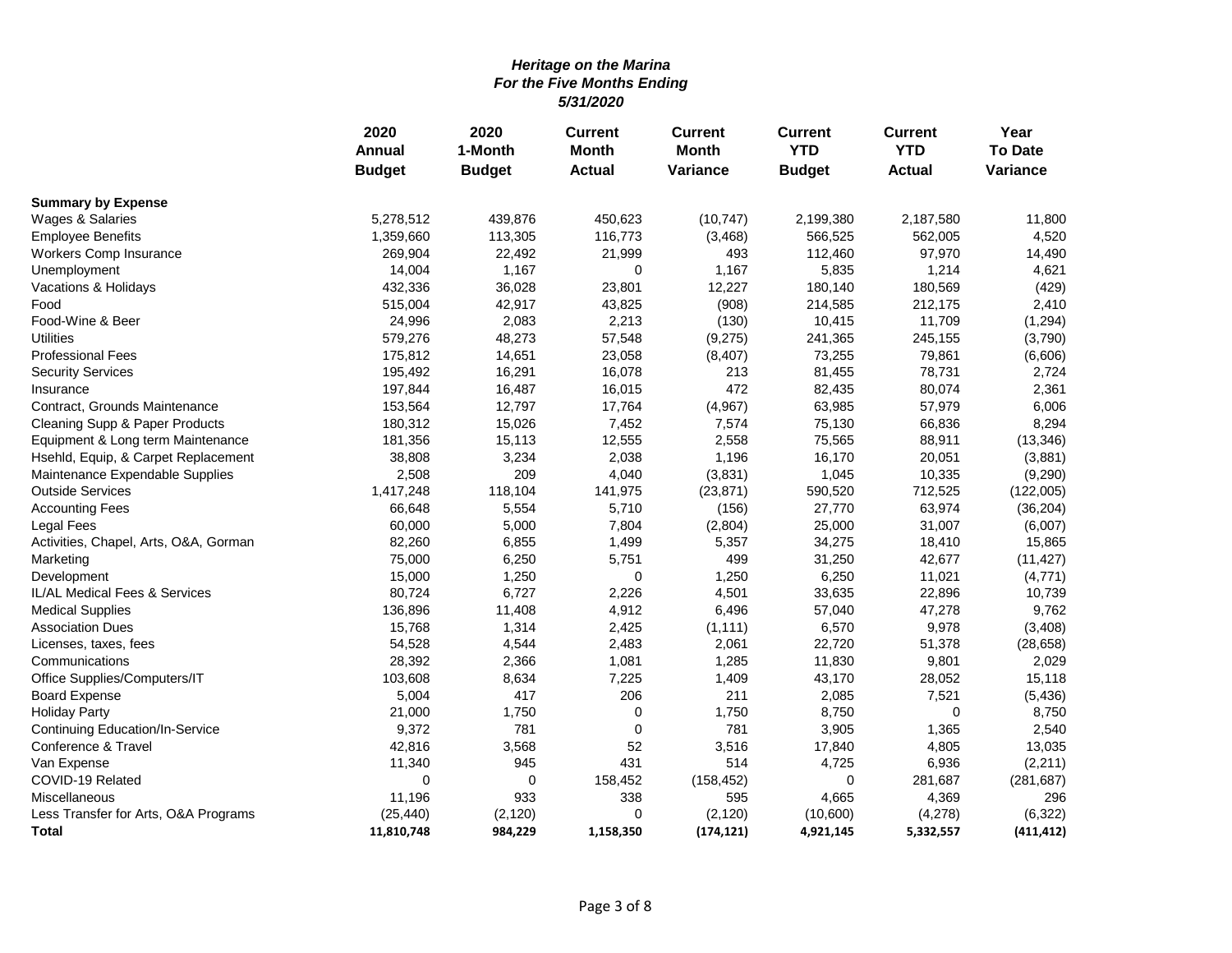|                                               | 2020          | 2020<br><b>Current</b> | <b>Current</b> | <b>Current</b>  | <b>Current</b> | Year          |                 |
|-----------------------------------------------|---------------|------------------------|----------------|-----------------|----------------|---------------|-----------------|
|                                               | <b>Annual</b> | 1-Month                | <b>Month</b>   | <b>Month</b>    | <b>YTD</b>     | <b>YTD</b>    | <b>To Date</b>  |
|                                               | <b>Budget</b> | <b>Budget</b>          | <b>Actual</b>  | <b>Variance</b> | <b>Budget</b>  | <b>Actual</b> | <b>Variance</b> |
| <b>Food Service</b>                           |               |                        |                |                 |                |               |                 |
| Wages & Salaries                              | 512.712       | 42,726                 | 40,149         | 2,577           | 213,630        | 199,204       | 14,426          |
| <b>Employee Benefits</b>                      | 141,660       | 11,805                 | 14,212         | (2, 407)        | 59,025         | 60,779        | (1,754)         |
| Workers Comp Insurance                        | 35,652        | 2,971                  | 2,989          | (18)            | 14,855         | 13,098        | 1,757           |
| Vacations & Holidays                          | 30,528        | 2,544                  | 1,100          | 1,444           | 12,720         | 12,071        | 649             |
| Food                                          | 515,004       | 42,917                 | 43,825         | (908)           | 214,585        | 212,175       | 2,410           |
| Food-Wine & Beer                              | 24,996        | 2,083                  | 2,213          | (130)           | 10,415         | 11,709        | (1, 294)        |
| <b>Management Fees</b>                        | 56,280        | 4,690                  | 4,830          | (140)           | 23,450         | 23,589        | (139)           |
| <b>Cleaning Supplies &amp; Paper Products</b> | 96,552        | 8,046                  | 4,421          | 3,625           | 40,230         | 34,543        | 5,687           |
| Household Replacements                        | 20,004        | 1,667                  | 912            | 755             | 8,335          | 13,543        | (5,208)         |
| <b>Equipment Maintenance</b>                  | 20,004        | 1,667                  | 844            | 823             | 8,335          | 13,701        | (5,366)         |
| <b>Contract Maintenance</b>                   | 20,004        | 1,667                  | 1,210          | 457             | 8,335          | 2,345         | 5,990           |
| Licenses                                      | 1,704         | 142                    | 105            | 37              | 710            | 523           | 187             |
| <b>Office Supplies/Printing</b>               | 15,000        | 1,250                  | 1,285          | (35)            | 6,250          | 8,585         | (2, 335)        |
| <b>Outside Services</b>                       | 1,090,620     | 90,885                 | 102,701        | (11, 816)       | 454,425        | 504,231       | (49, 806)       |
| COVID-19 Related                              | 0             | 0                      | 24,336         | (24, 336)       | 0              | 52,693        | (52, 693)       |
| Miscellaneous                                 | 6,000         | 500                    | 338            | 162             | 2,500          | 4,334         | (1,834)         |
| <b>Total Food Service</b>                     | 2,586,720     | 215,560                | 245,469        | (29, 909)       | 1,077,800      | 1,167,125     | (89, 325)       |
| Housekeeping                                  |               |                        |                |                 |                |               |                 |
| Salaries & Wages                              | 378,996       | 31,583                 | 31,544         | 39              | 157,915        | 152,472       | 5,443           |
| <b>Employee Benefits</b>                      | 126,012       | 10,501                 | 10,661         | (160)           | 52,505         | 53,350        | (845)           |
| Workers Comp Insurance                        | 27,084        | 2,257                  | 2,261          | (4)             | 11,285         | 9,785         | 1,500           |
| Vacations & Holidays                          | 33,744        | 2,812                  | 1,732          | 1,080           | 14,060         | 15,326        | (1,266)         |
| <b>Cleaning Supplies &amp; Paper Products</b> | 83,760        | 6,980                  | 3,031          | 3,949           | 34,900         | 31,514        | 3,386           |
| <b>Household Replacements</b>                 | 4,896         | 408                    | 0              | 408             | 2,040          | 527           | 1,513           |
| <b>Carpet Replacements</b>                    | 4,800         | 400                    | 0              | 400             | 2,000          | 0             | 2,000           |
| <b>Equipment Maintenance</b>                  | 0             | $\mathbf 0$            | 0              | $\mathbf 0$     | 0              | 1,176         | (1, 176)        |
| <b>Outside Services</b>                       | 19,800        | 1,650                  | 592            | 1,058           | 8,250          | 762           | 7,488           |
| Miscellaneous                                 | 192           | 16                     | 0              | 16              | 80             | 35            | 45              |
| <b>Total Housekeeping</b>                     | 679,284       | 56,607                 | 55,317         | 1,290           | 283,035        | 276,527       | 6,508           |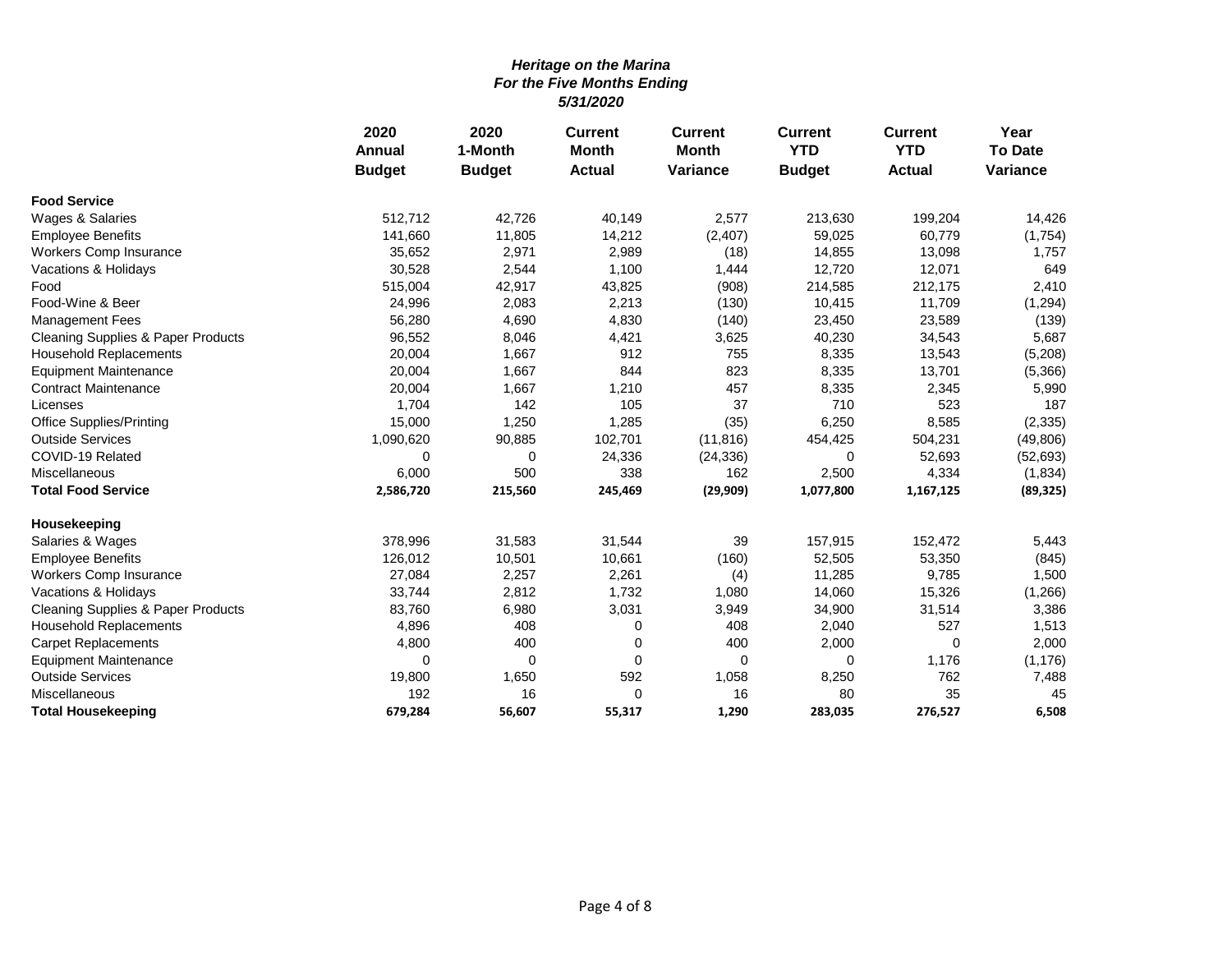|                                         | 2020          | 2020          | <b>Current</b> | <b>Current</b>  | <b>Current</b> | <b>Current</b> | Year            |
|-----------------------------------------|---------------|---------------|----------------|-----------------|----------------|----------------|-----------------|
|                                         | Annual        | 1-Month       | <b>Month</b>   | <b>Month</b>    | <b>YTD</b>     | <b>YTD</b>     | <b>To Date</b>  |
|                                         | <b>Budget</b> | <b>Budget</b> | <b>Actual</b>  | <b>Variance</b> | <b>Budget</b>  | <b>Actual</b>  | <b>Variance</b> |
| <b>Maintenance &amp; Security</b>       |               |               |                |                 |                |                |                 |
| Wages & Salaries                        | 305,136       | 25,428        | 24,494         | 934             | 127,140        | 109,331        | 17,809          |
| <b>Employee Benefits</b>                | 83,148        | 6,929         | 4,475          | 2,454           | 34,645         | 21,583         | 13,062          |
| Workers Comp Insurance                  | 18,264        | 1,522         | 1,459          | 63              | 7,610          | 6,679          | 931             |
| Vacations & Holidays                    | 25,680        | 2,140         | 1,504          | 636             | 10,700         | 9,237          | 1,463           |
| <b>Security Services</b>                | 195,492       | 16,291        | 16,078         | 213             | 81,455         | 78,731         | 2,724           |
| Van/Transportation                      | 11,340        | 945           | 431            | 514             | 4,725          | 6,936          | (2,211)         |
| <b>Equipment Maintenance</b>            | 151,344       | 12,612        | 11,250         | 1,362           | 63,060         | 70,924         | (7, 864)        |
| <b>Contract Maintenance</b>             | 54,876        | 4,573         | 1,815          | 2,758           | 22,865         | 13,513         | 9,352           |
| <b>Expendable Supplies</b>              | 2,508         | 209           | 4,040          | (3,831)         | 1,045          | 10,335         | (9, 290)        |
| <b>Equipment Replacements</b>           | 6,600         | 550           | 850            | (300)           | 2,750          | 2,845          | (95)            |
| Conferences & Travel                    | 2,400         | 200           | 0              | 200             | 1,000          | 0              | 1,000           |
| Longterm Maintenance                    | 2,496         | 208           | $\Omega$       | 208             | 1,040          | 1,876          | (836)           |
| <b>Grounds Maintenance</b>              | 69,996        | 5,833         | 13,962         | (8, 129)        | 29,165         | 37,757         | (8,592)         |
| COVID-19 Related                        | 0             | 0             | 5,303          | (5,303)         | 0              | 8,122          | (8, 122)        |
| Miscellaneous                           | 2,004         | 167           | $\Omega$       | 167             | 835            | 0              | 835             |
| <b>Total Maintenance &amp; Security</b> | 931,284       | 77,607        | 85,662         | (8,055)         | 388,035        | 377,869        | 10,166          |
| <b>Activities/Wellness</b>              |               |               |                |                 |                |                |                 |
| Wages & Salaries                        | 354,168       | 29,514        | 27,764         | 1,750           | 147,570        | 124,166        | 23,404          |
| <b>Employee Benefits</b>                | 97,692        | 8,141         | 7,178          | 963             | 40,705         | 35,339         | 5,366           |
| Workers Comp Insurance                  | 21,408        | 1,784         | 1,704          | 80              | 8,920          | 7,805          | 1,115           |
| Vacations & Holidays                    | 33,780        | 2,815         | 1,876          | 939             | 14,075         | 12,521         | 1,554           |
| Activities                              | 50,340        | 4,195         | 1,499          | 2,697           | 20,975         | 13,952         | 7,023           |
| Chapel Expense                          | 6,480         | 540           | 0              | 540             | 2,700          | 180            | 2,520           |
| COVID-19 Related                        | $\Omega$      | 0             | 1,440          | (1,440)         | 0              | 2,160          | (2, 160)        |
| Misc Exp for Arts, O&A, Gorman Programs | 25,440        | 2,120         | 0              | 2,120           | 10,600         | 4,278          | 6,322           |
| Transfer for Arts, O&A, Gorman Programs | (25, 440)     | (2, 120)      | $\Omega$       | (2, 120)        | (10,600)       | (4,278)        | (6, 322)        |
| <b>Total Activities</b>                 | 563,868       | 46,989        | 41,460         | 5,529           | 234,945        | 196,122        | 38,823          |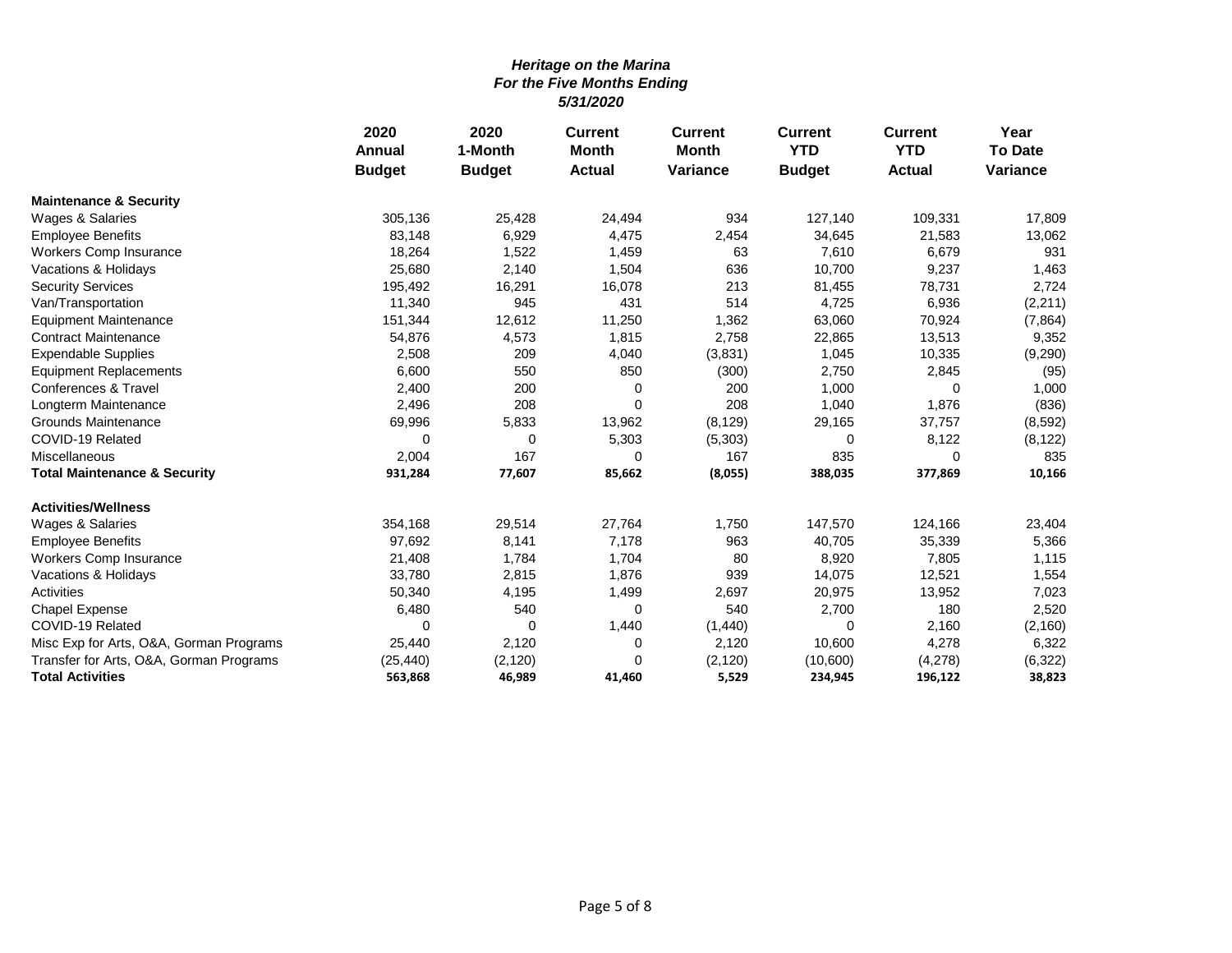|                                          | 2020<br>Annual | 2020<br>1-Month | <b>Current</b><br><b>Month</b> | <b>Current</b><br><b>Month</b> | <b>Current</b><br><b>YTD</b> | <b>Current</b><br><b>YTD</b> | Year<br><b>To Date</b> |
|------------------------------------------|----------------|-----------------|--------------------------------|--------------------------------|------------------------------|------------------------------|------------------------|
|                                          | <b>Budget</b>  | <b>Budget</b>   | <b>Actual</b>                  | <b>Variance</b>                | <b>Budget</b>                | <b>Actual</b>                | <b>Variance</b>        |
| <b>Health Center</b>                     |                |                 |                                |                                |                              |                              |                        |
| Wages & Salaries                         | 2,117,808      | 176,484         | 189,486                        | (13,002)                       | 882,420                      | 956,807                      | (74, 387)              |
| <b>Employee Benefits</b>                 | 531,132        | 44,261          | 50,049                         | (5,788)                        | 221,305                      | 247,178                      | (25, 873)              |
| Workers Comp Insurance                   | 125,412        | 10,451          | 10,032                         | 419                            | 52,255                       | 45,077                       | 7,178                  |
| Vacations & Holidays                     | 154,344        | 12,862          | 8,543                          | 4,319                          | 64,310                       | 66,136                       | (1,826)                |
| <b>Professional Fees</b>                 | 54,180         | 4,515           | 15,263                         | (10, 748)                      | 22,575                       | 36,938                       | (14, 363)              |
| <b>Medical Supplies</b>                  | 92,808         | 7,734           | 4,699                          | 3,035                          | 38,670                       | 29,282                       | 9,388                  |
| <b>Household Replacements</b>            | 2,508          | 209             | 277                            | (68)                           | 1,045                        | 3,135                        | (2,090)                |
| <b>Outside Services</b>                  | 24,996         | 2,083           | 3,359                          | (1,276)                        | 10,415                       | 18,002                       | (7, 587)               |
| Licenses                                 | 12,828         | 1,069           | 2,072                          | (1,003)                        | 5,345                        | 10,540                       | (5, 195)               |
| <b>Medical Fees</b>                      | 25,728         | 2,144           | 264                            | 1,880                          | 10,720                       | 13,110                       | (2,390)                |
| <b>Equipment Maintenance</b>             | 7,512          | 626             | 461                            | 165                            | 3,130                        | 1,234                        | 1,896                  |
| Communications                           | 5,676          | 473             | 436                            | 37                             | 2,365                        | 2,648                        | (283)                  |
| <b>Continuing Education/Inservice</b>    | 2,868          | 239             | $\mathbf 0$                    | 239                            | 1,195                        | 145                          | 1,050                  |
| <b>Office Supplies/Printing</b>          | 4,608          | 384             | 853                            | (469)                          | 1,920                        | 5,121                        | (3,201)                |
| <b>Contract Maintenance</b>              | 8,688          | 724             | 777                            | (53)                           | 3,620                        | 4,363                        | (743)                  |
| Conferences & Travel                     | 10,416         | 868             | 52                             | 816                            | 4,340                        | 395                          | 3,945                  |
| COVID-19 Related                         | $\Omega$       | $\Omega$        | 89,506                         | (89, 506)                      | 0                            | 133,355                      | (133, 355)             |
| <b>Total Health Center and Nursing</b>   | 3,181,512      | 265,126         | 376,128                        | (111,002)                      | 1,325,630                    | 1,574,437                    | (248, 807)             |
| <b>Other Nursing and Medical Related</b> |                |                 |                                |                                |                              |                              |                        |
| Wages & Salaries                         | 515,952        | 42,996          | 47,235                         | (4,239)                        | 214,980                      | 205,835                      | 9,145                  |
| <b>Employee Benefits</b>                 | 156,276        | 13,023          | 9,246                          | 3,777                          | 65,115                       | 44,118                       | 20,997                 |
| Workers Comp Insurance                   | 36,144         | 3,012           | 3,088                          | (76)                           | 15,060                       | 13,370                       | 1,690                  |
| Vacations & Holidays                     | 34,740         | 2,895           | 1,916                          | 979                            | 14,475                       | 14,906                       | (431)                  |
| COVID-19 Related                         | 0              | 0               | 5,540                          | (5, 540)                       | 0                            | 8,375                        | (8,375)                |
| <b>Outside Medical Fees, Services</b>    | 30,000         | 2,500           | 75                             | 2,425                          | 12,500                       | 351                          | 12,149                 |
| <b>Professional Fees</b>                 | 30,000         | 2,500           | 2,500                          | 0                              | 12,500                       | 12,500                       | $\Omega$               |
| Other Exp for IL/AL Medical Care         | 24,996         | 2,083           | 1,887                          | 196                            | 10,415                       | 9,435                        | 980                    |
| <b>Total Other Nursing and Medical</b>   | 828,108        | 69,009          | 71,487                         | (2, 478)                       | 345,045                      | 308,890                      | 36,155                 |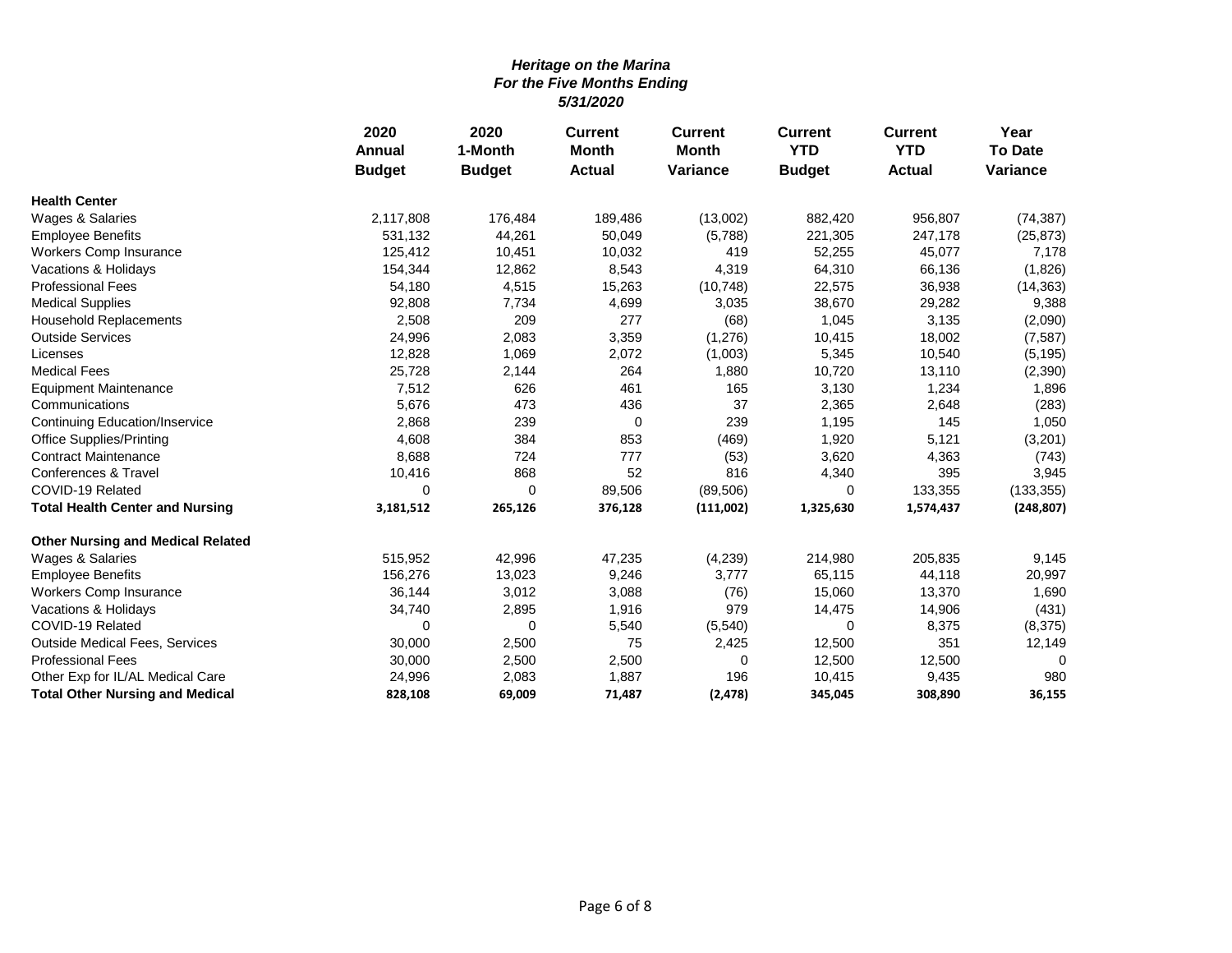|                          | 2020<br>Annual<br><b>Budget</b> | 2020<br>1-Month<br><b>Budget</b> | <b>Current</b><br><b>Month</b><br><b>Actual</b> | Current<br>Month<br>Variance | <b>Current</b><br>YTD<br><b>Budget</b> | <b>Current</b><br>YTD<br><b>Actual</b> | Year<br><b>To Date</b><br><b>Variance</b> |
|--------------------------|---------------------------------|----------------------------------|-------------------------------------------------|------------------------------|----------------------------------------|----------------------------------------|-------------------------------------------|
| <b>Medicare</b>          |                                 |                                  |                                                 |                              |                                        |                                        |                                           |
| <b>Medical Supplies</b>  | 44.088                          | 3.674                            | 213                                             | 3,461                        | 18.370                                 | 17.996                                 | 374                                       |
| <b>Professional Fees</b> | 17.148                          | .429                             | 465                                             | 964                          | 7.145                                  | 465                                    | 6,680                                     |
| Outside Services         | 216,828                         | 18,069                           | 32,269                                          | (14,200)                     | 90,345                                 | 169,591                                | (79, 246)                                 |
| <b>Total Medicare</b>    | 278,064                         | 23,172                           | 32,948                                          | (9,776)                      | 115,860                                | 188,052                                | (72, 192)                                 |